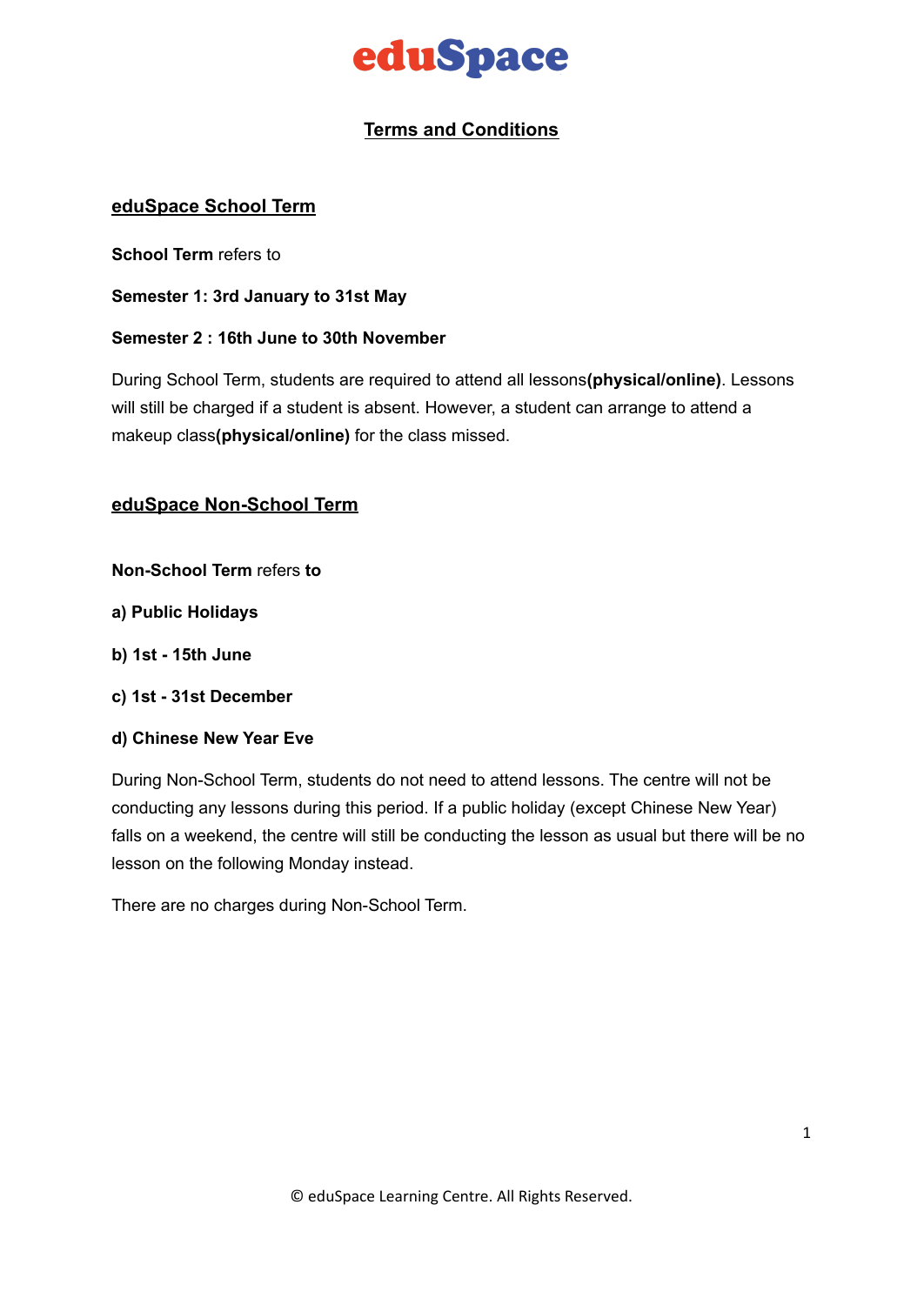# eduSpace

# **Deposit**

Upon registration, a **deposit** is payable for each subject enrolled together with the first month's prorated fee..

The amount is equivalent to one month (based on 4 lessons) of tuition fee for the subject enrolled.

The deposit serves as a pledge of commitment to the course.

# **Usage of Deposit**

Deposit may be used towards the payment of 4 lessons of tuition fees for the final month:

- in November
- when the student applies and duly follows the **Withdrawal Procedure (page 4)**.

Any unused deposit will be returned by bank transfer within 14 days from the last day of the term, provided eduSpace has received the necessary bank account details for the student.

# **Forfeiting of Deposit**

Deposit will be forfeited due to these reasons

- Late or dishonoured payment of fees (refer to page 4: **Fees**)
- Payment has not been received after two overdue reminders have been issued (refer to page 4: **Fees**)
- Failure to follow the **Withdrawal Procedure (page 4)**.

Once the deposit has been forfeited, the student will not be permitted to attend any further classes until a new deposit has been received and all outstanding tuition fees have been paid.

Forfeited deposit is not meant for paying any outstanding tuition fee.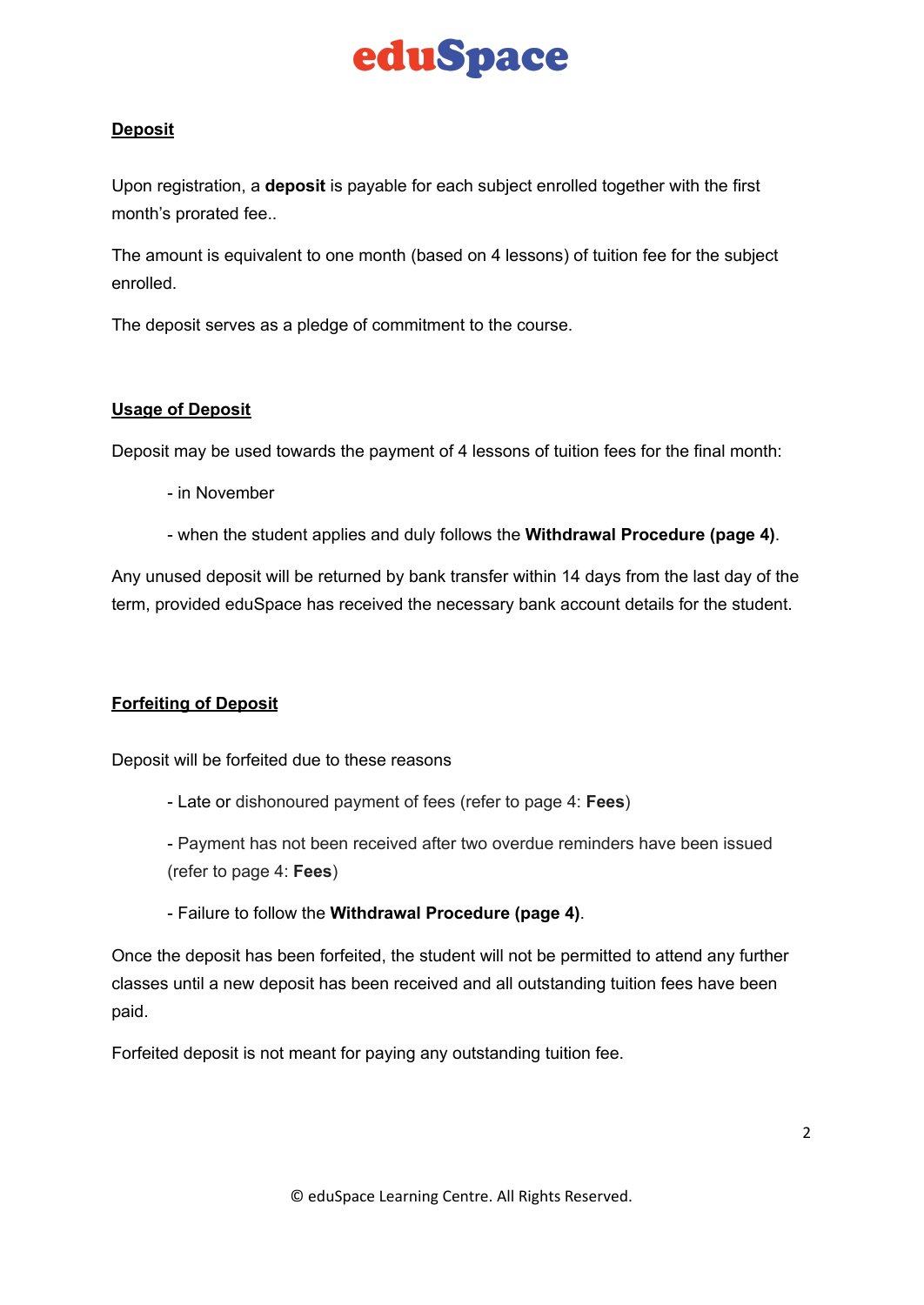

### **Fees**

An invoice, with an **invoice number**, stating the amount of the fees payable for the following month will be emailed at the end of each month.

Tuition fees are prorated according to the number of lessons to be attended in the month.

Full payment of tuition fees must be made before the due date indicated on the invoice. **A penalty of \$3 will be imposed for late payment**

#### **Dates to note for invoice**

**Last week of each month**: Invoice for the next month will be sent out

**15th of each month:** Due date for payment

Modes of payment include:

- **By PayNow** PayNow to UEN: 201319432W Indicate the **invoice number** as the reference number.



#### - **By Bank Transfer**

Bank Details: OCBC Current Account 647-799378-001. Indicate the **invoice number** as the reference number.

## - **By Cheque**

Crossed cheque is to be made payable to Jovan & Lawrence Pte Ltd. Please indicate the **invoice number** at the bank of the cheque. All cheques are to be deposited into the cheque deposit box located at each eduSpace centre.

## - **By ATM transfer**

Please send us a photo of the receipt with the **invoice number** and **student's full name** indicated via WhatsApp at **9661 4167**.

All payments will be processed within 3 to 5 working days and an official receipt will be emailed to you.

#### **\*Note: We do not accept payment by cash.**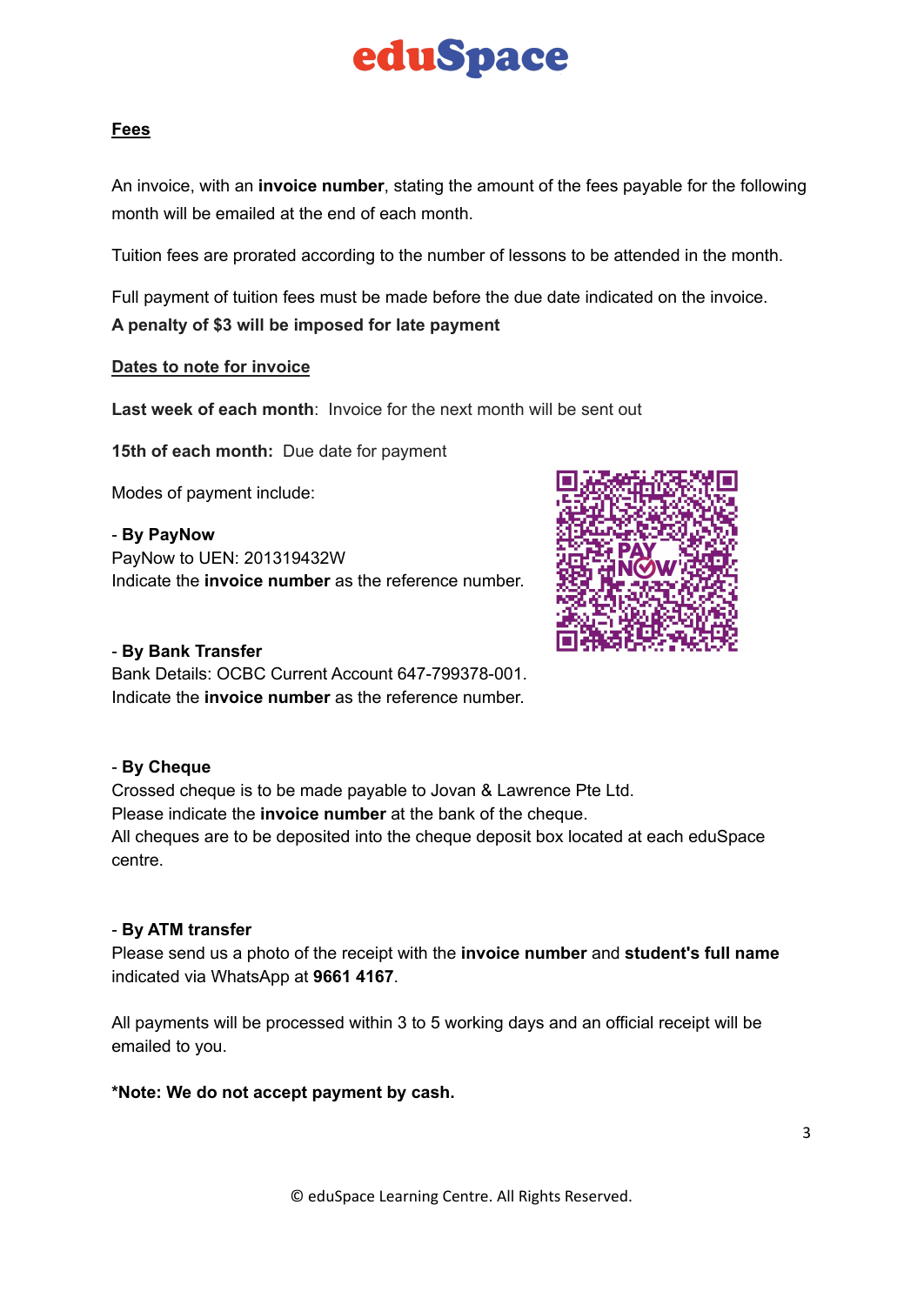

*eduSpace* reserves the right to refuse attendance when payment has not been received **after two overdue reminders have been issued.**

*eduSpace* reserves the right to **forfeit the deposit** for late or dishonoured payments.

*eduSpace* reserves the right to adjust the tuition fees by giving at least one month's notice in advance

# **Scheduling**

*eduSpace* reserves the right to substitute or change teachers without prior notice.

In the event of cancellation of class by eduSpace, a Replacement Lesson will be scheduled. Students are required to attend either the scheduled Replacement lesson or make-up with other regular scheduled similar classes. No further Replacement Lesson is offered when students fail to attend this Replacement Lesson.

The ability of *eduSpace* to offer such Replacement lessons is subjected to operational and staffing constraints and remains at the discretion of the management. In the event that eduSpace is not able to schedule a Replacement Lesson, students who are not able to attend other similar regular scheduled classes will have the fee for that particular lesson as a credit note for the next payment.

eduSpace reserves the right to reschedule any classes according to its discretion. At least one week's notice will be given to all students and parents regarding any change in class day or time.

## **Withdrawal Procedures**

In order to withdraw from a subject enrolled, the parent must inform eduSpace **one (1) month in advance**. Students who decide to withdraw are required to attend lessons until the end of the month.

Parents are required to contact the management directly.

**Deposit** will be used to pay for the last 4 lessons of the tuition fee.

\*\*\* Failing to abide by the withdrawal procedures will result in a **forfeit of deposit**